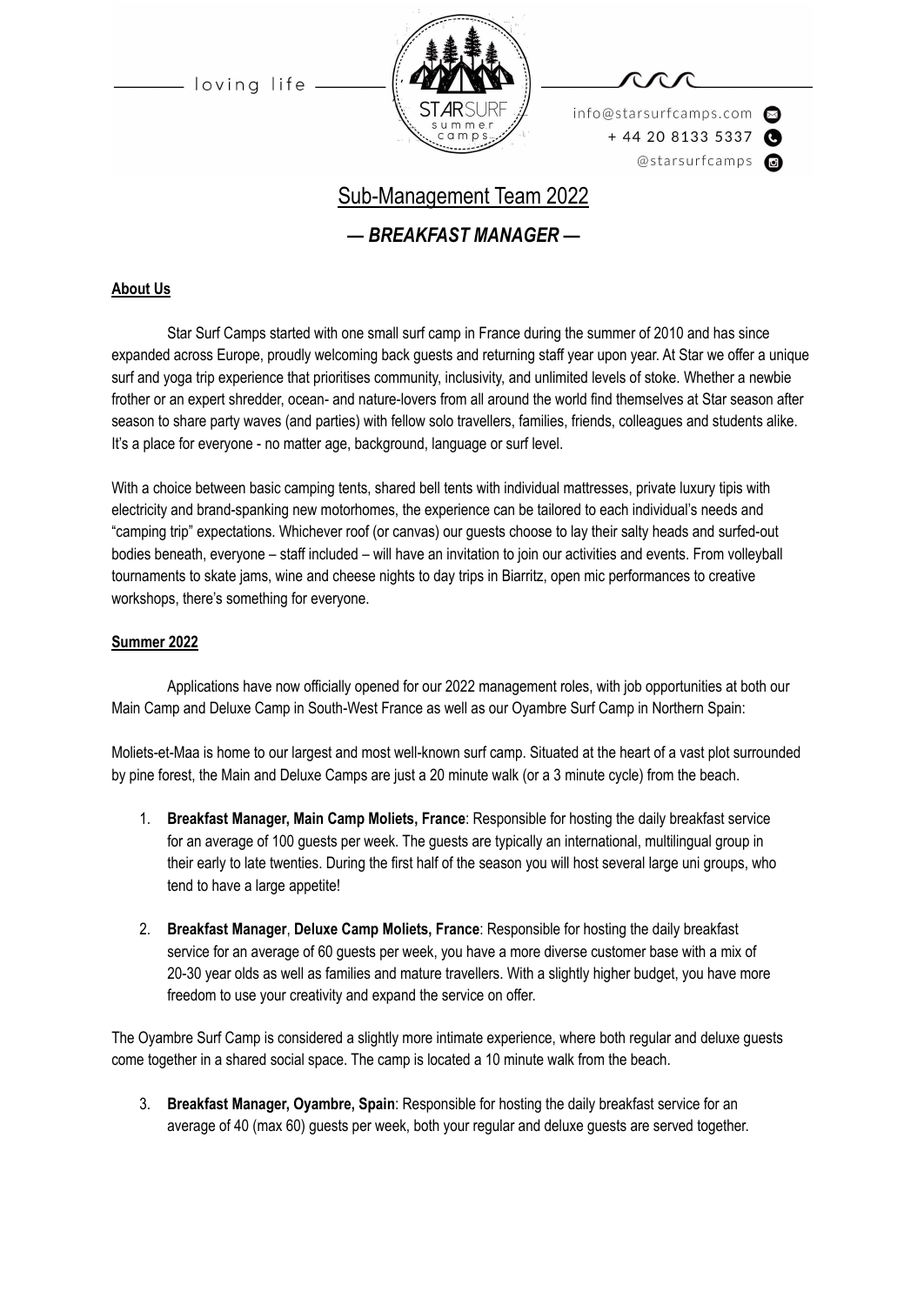- loving life -



info@starsurfcamps.com  $+442081335337$ @starsurfcamps @

## **The Essentials**

- Dates:
	- **Moliets Main:** Early May late September
	- **Moliets Deluxe:** Early May late September
	- **Oyambre:** Early June late September
	- + Including some general build up prior to season to help set up the breakfast service facilities.
	- + Flexibility to spend time getting in touch with team members before arrival.
- Languages: English + 1 other language (Spanish or French preferred for relative camps)
- EU drivers licence essential: Yes
- Minimum age: 22 years
- Vaccination status: Double-vaccinated with booster preferred, but not mandatory.

#### **Key Characteristics**

| <b>Organised</b>     | Account   |  |
|----------------------|-----------|--|
| Good time-management | Respons   |  |
| Early riser          | Punctual  |  |
| Eye for detail       | Proactive |  |
| Creative             | Flexible  |  |
|                      |           |  |

 $Accountable$ *Great people skills Good time-management Responsable*  $Proactive$ 

Any prior food hygiene knowledge would be a bonus. The role also requires basic computer skills - experience with Google Drive and Excel/Spreadsheets/Numbers would be beneficial.

### **Overview**

As the Breakfast Manager, you are the first cheerful face our guests see in the morning. You are in charge of running the order-style breakfast service at the camp, ensuring our guests place their breakfast and picnic lunch orders for the following morning. With the help of a small team of Teamers, you provide a nourishing breakfast service and create a relaxing morning environment 6 days per week, offering sufficient portion sizes within budget. Together you clean and rearrange the breakfast service and dining areas.

#### **Responsibilities**

- Delivering a healthy and diverse breakfast within budget and with an awareness for the environmental impact of packaging and products;
- Minimising waste by purchasing the right amount of produce, ordering the correct number of baguettes and preparing appropriate quantities for the number of guests each week;
- Accommodating allergies and diets such as gluten-free, vegan, vegetarian and nut-free;
- Managing, supporting, training and motivating a small team of Teamers during the morning shifts;
- Running five 6 hour breakfast shifts a week from early morning;
- Be the friendly face of the breakfast service, giving guests a cheery start to their day;
- Quality control of food service, hygiene and presentation;
- Maintaining high standards by ensuring the service area is tidy at all times and recycling bins are emptied;
- Shopping and/or placing orders twice a week for the breakfast service, which could include a weekly shop to a large supermarket and daily collection of baguettes.
- Weekly budgeting, monitoring of your budget and recording your spendings by scanning your receipts after each shop, reporting on a spreadsheet, and keeping track of remaining budget;
- Reviewing and adopting guest feedback in your weekly planning;
- Liaising with the Kitchen staff regarding food preparation and left-over food;
- Supporting a full day on the Saturday changeover day, ensuring the camp is ready to receive new guests;
- Attending management meetings upon request, the change-over day briefing and the team feedback dinner.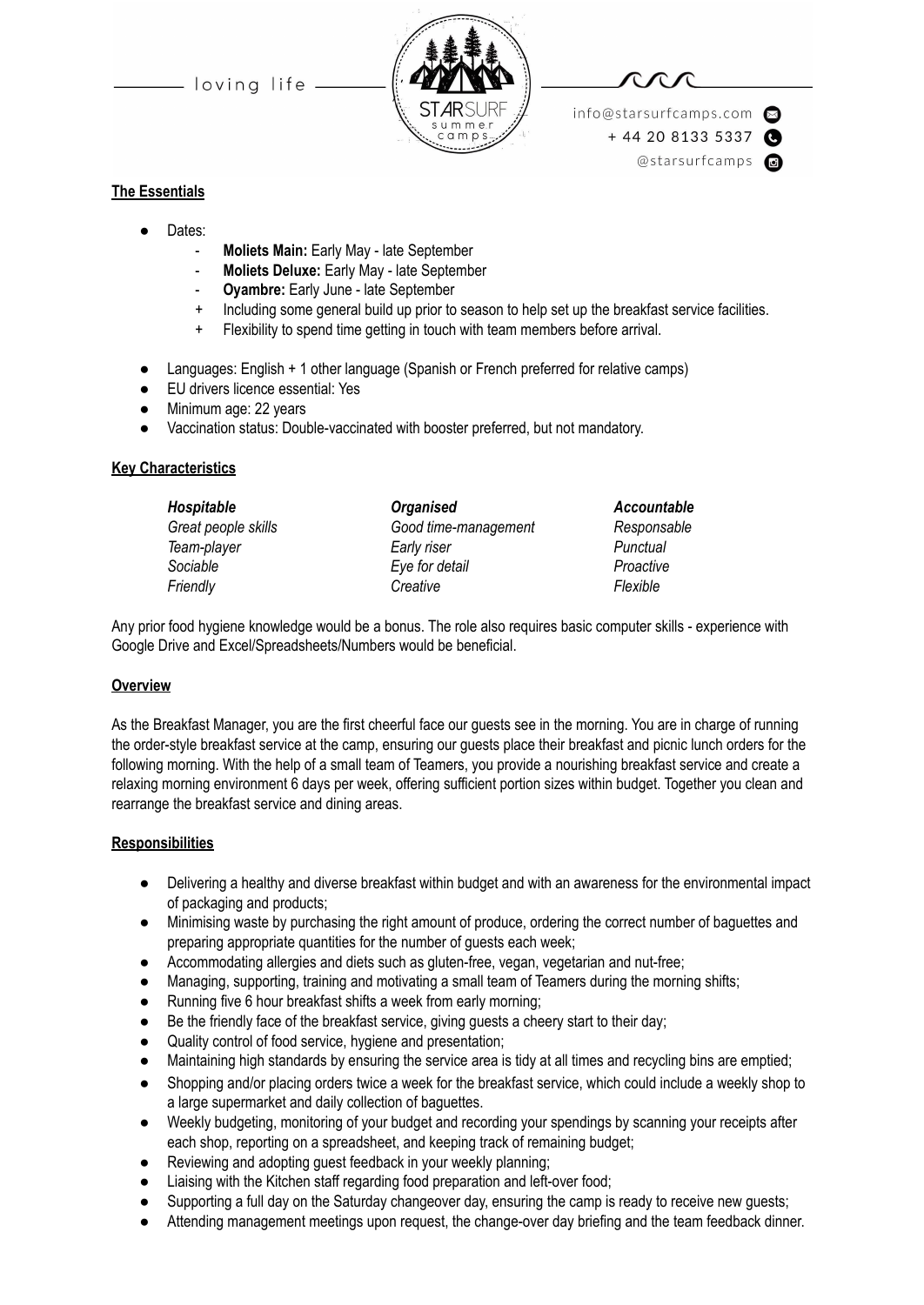loving life



info@starsurfcamps.com  $+442081335337$ @starsurfcamps @

#### **Summary**

- You report directly to the Head of Teams, who will support you in operating the breakfast service.
- As part of the Sub-Management Team, you will occasionally be invited to attend Management Meetings.
- You play a key part in the structure of both the Management and Sub-Management Teams and are expected to show responsibility and accountability at all times.
- You understand that a successful season is dependent on clear communication, collaboration and support across all departments and within your team.
- You understand that the camp life journey comes with many unexpected bumps in the road. Your workload includes but is not limited to the tasks above and will therefore require a level of flexibility at times.
- You recognise that absence or illness within your team will require you to step up and cover if necessary;
- You lead by example, remaining calm and demonstrating stress-resilience at all times.
- You monitor and uphold campsite rules and ensure both guests and staff respect the noise curfew.
- You are a true team player and strive to achieve 5\* feedback for the breakfast service week after week.
- You promise to have an absolute blast, surf your heart out, spread the stoke and never forget your season with the Star Surf family!

#### **The Benefits**

- Training prior to camp opening including budgeting, how to run the breakfast service and financial reporting;
- Support from management throughout the season;
- A French working contract and monthly salary;
- 1 day off per week;
- 7 breakfasts, 7 picnic lunches and 5 dinners per week;
- Private tent with mattress;
- Invitation to the surf camp activities, including our weekly wine & cheese night;
- Staff discount on day trips, bar and merchandise;
- Free use of the surf and yoga equipment and possibility to join the lessons (subject to availability).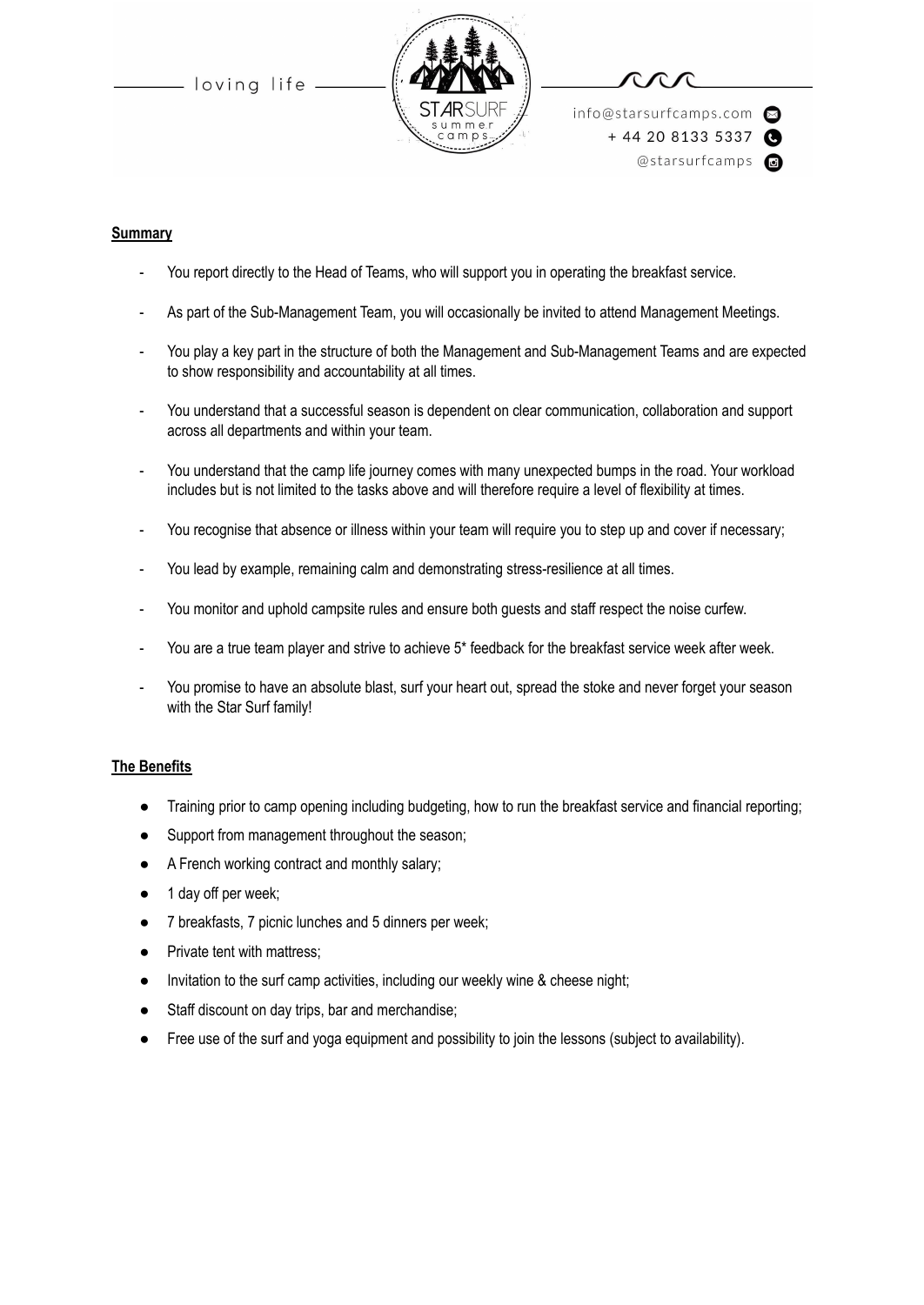loving life



info@starsurfcamps.com  $+442081335337$ @starsurfcamps @

# Sub-Management Team 2022 Application Form

## *— BREAKFAST MANAGER —*

**Please email the following information to [jobs@starsurfcamps.com](mailto:jobs@starsurfcamps.com)** :

- 1. **A 2 minute video (attached via Google Drive with free access) describing:**
	- 1️. Who you are and which role you are applying for;
	- 2. What makes you the perfect candidate;
	- 3️. And why you wish to work for Star Surf Camps.
- 2. **Your CV written in English**

## 3. **This application form** (saved as: **Name Surname | Breakfast Manager 2022 France/Spain**)

| Name:      | Nationality: |
|------------|--------------|
| Age:       | Languages:   |
| Telephone: | Email:       |

Please mark [X ] where appropriate:

- [ ] I am fluent in at least 2 languages (one of which is English).
- [  $\vert$  ] I am double vaccinated and have received a booster jab (preferable)
- [ ] I am double vaccinated only (acceptable)
- [ ] I am not vaccinated (may present as problematic considering France's current hard line against the unvaccinated).

I'd like to apply for:

- **[ ] 1. Breakfast Manger, Main Camp Moliets, France**
- **[ ] 2. Breakfast Manger, Deluxe Camp Moliets, France**
- **[ ] 3. Breakfast Manger, Oyambre Camp, Spain**

Do you have a smartphone with mobile data to enable you to communicate in France/Spain? YES / NO *Please note; this is essential for the job, since all communication with the team happens via WhatsApp.*

| Do you have a valid European driving licence? |  | YES<br>NO                                             |                              |
|-----------------------------------------------|--|-------------------------------------------------------|------------------------------|
|                                               |  | How many years have you been driving for?             | <b>YEARS</b>                 |
|                                               |  | Do you have previous experience with transfers?       | <b>YES</b><br>N <sub>O</sub> |
|                                               |  | Do you have previous experience of driving in Europe? | <b>YES</b><br>N <sub>O</sub> |
| Do you use Social Media?                      |  |                                                       | <b>YES</b><br>NO             |
|                                               |  | If YES, please specify:                               |                              |
|                                               |  | Facebook name:                                        |                              |
|                                               |  | Instagram handle:                                     |                              |
|                                               |  | Other (blog, twitter, etc.)                           |                              |